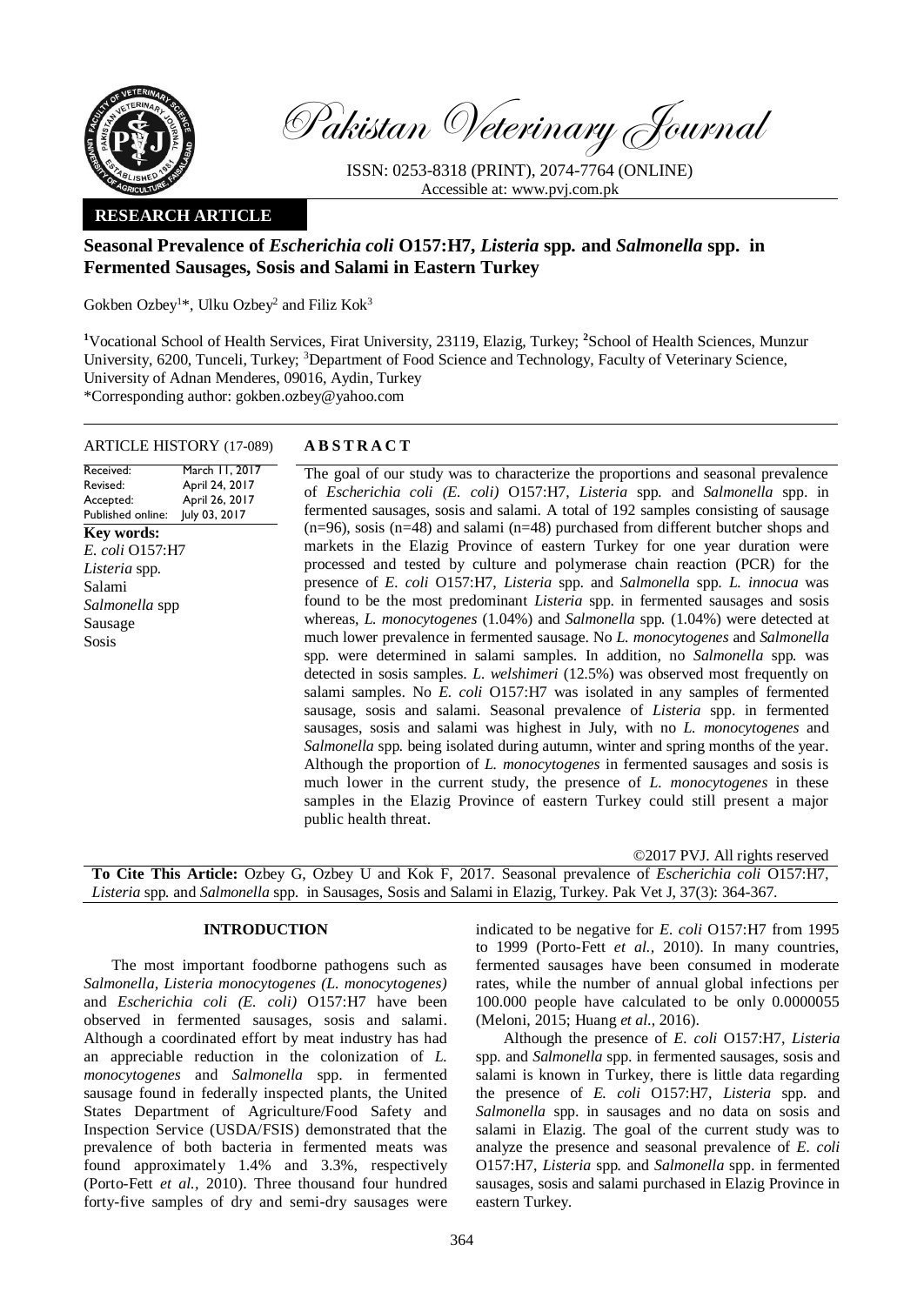### **MATERIALS AND METHODS**

**Samples:** One hundred ninety-two samples comprised 96 fermented sausages, 48 sosis and 48 salami were purchased at different butcher shops and markets in Elazig in Turkey for one year duration. Samples were aseptically collected and instantly transported to the laboratory in a cooler that has been filled with ice.

**Detection of** *Listeria* **species:** *Listeria* isolation protocol was carried out according to USDA/FSIS [\(Anon, 2005\)](http://www.sciencedirect.com/science/article/pii/S0956713510004147#bib22). Presumptive colonies were plated onto blood agar with 5% horse blood (Oxoid, UK) and incubated for 24 h at 35°C, after which were screened for beta-hemolysis. Characteristic colonies were then streaked onto Tryptic Soy Agar-Yeast Extract (Difco) and confirmed biochemically through Gram staining, catalase activity, motility at 25°C for the typical umbrella shape, carbohydrate fermentation (mannitol, xylose, dextrose and rhamnose), nitrate reduction and beta-hemolytic activity (Yucel *et al.*, 2005).

**Salmonella isolation:** For the determination of *Salmonella*  spp. from fermented sausages, sosis and salami, the method described by ISO 6579 was used, recognizing a few minor modifications (ISO 6579, 2002). Twenty-five g of samples were inoculated to 225 mL buffered peptone water (BPW, Oxoid, Basingstoke, UK), homogenized for 2 min, and then, incubated for 24 h at 37ºC. After incubation, 10 ml Rappaport Vassiliadis (RV, Oxoid, USA) was inoculated with 100 μl of BPW enrichment and incubated for 48 h at 42°C. RV enrichments were plated onto Xylose Lysine Deoxycholate (XLD) agar and incubated for 18 to 24 h at 37°C. Presumptive colonies were identified by the following biochemical tests: Llysine decarboxylase, Urea agar (Christensen), βgalactosidase (ONPG), TSI agar, Voges Proskauer and Indole tests vs. (ISO 6579, 2002).

*E. coli* **O157:H7 isolation:** For isolation of *E. coli* O157, 25 g of samples were supplemented to 225 mL of modified Tryptone Soya Broth (mTSB) (Oxoid, Basingstoke, UK), homogenized for 2 min and incubated at 37ºC for 24 h (Dontorou *et al.,* 2003). Modified Tryptone Soya Broth enrichments were plated on Sorbitol MacConkey Agar (Oxoid, Basingstoke, UK) added with Cefixime Tellurite Selective Supplement (Oxoid, Basingstoke, UK) and incubated at 37ºC for 18-24 h (Buyukunal *et al.,* 2016). Then, the colourless colonies were investigated by *E. coli* O157 latex kit (Oxoid, Basingstoke, UK) (Hitchins *et al.,* 2000). The purified colonies were morphologically identified by Gram stain and biochemical tests. Confirmed isolates were grown in 1 ml of the Brain Heart Infusion (BHI) overnight at 37ºC. Buffered glycerol (300 μl) was added to overnight BHI enrichments then stored at -80ºC.

**DNA** isolation and **PCR:** The isolation of genomic DNA from *L. monocytogenes* and *Salmonella* spp. isolates was conducted on using the QIAamp DNA mini kit (Qiagen, Hidelberg, Germany) as instructed by the manufacturer. Pathogen confirmation was based on the DNA sequence of the listeriolysin O and 16S rRNA genes, which are specific

for *L. monocytogenes* and *Salmonella* spp., respectively (Border *et al.,* 1990; Lin and Tsen, 1996). PCR products of 701 bp and 572 bp were apparent with all *L. monocytogenes* isolates and *Salmonella* spp. isolates tested, respectively. The DNAs of *L. monocytogenes* and *Salmonella* spp. previously recovered from our studies and distilled water were utilized as positive and negative controls, respectively (Ozbey *et al.,* 2007; Ozbey *et al.,* 2013).

### **RESULTS**

*L. innocua* was determined to be the most predominant *Listeria* spp. in fermented sausages and sosis while *L. monocytogenes* (1.04%) and *Salmonella* spp. (1.04%) were observed but at a much lower prevalence in fermented sausage. No *L. monocytogenes* and *Salmonella*  spp. were determined from salami. *L. welshimeri* (12.5%) was found most frequently on salami samples (Table 1). We found that no *E. coli* O157:H7 was isolated in any samples of fermented sausage, sosis and salami. Positive *Salmonella* spp. and *L. monocytogenes* isolates as biochemically also tested positive by PCR.

The tables 2, 3 and 4 show monthly changes in the percentage of *Listeria* isolated from fermented sausage, salami and sosis samples. The most frequent isolation of *Listeria* spp. in fermented sausages was represented in July-September (25%), followed by April-June (12.5%) and October-December (4.17%). No *Listeria* spp. was detected in January-March. The isolation of *Salmonella* spp. in fermented sausages was represented in only July-September (4.17%), while no *Salmonella* spp. being isolated in other months (Table 2). The highest isolation rates of *Listeria* spp. in salami and sosis samples were also observed in July-September (25%).

#### **DISCUSSION**

*Salmonella* spp*., Escherichia coli* O157:H7 and *Listeria monocytogenes* are foodborne pathogens of global significance. Although the presence of *Salmonella*  and *Listeria* spp. in fermented sausage, sosis and salami is known, knowledge regarding this subject in eastern Turkey is limited. Studies performed in the different countries of the world have indicated various prevalence of *L. monocytogenes* in the fermented sausage samples including 20.0% in Canada (Farber *et al.,* 1989), 15.0% in Switzerland (Jemmi *et al.,* 2002) and 11.6% in Turkey (Colak *et al.,* 2007). The prevalence (38.9%) of *L. monocytogenes* positive fresh sausages was detected at a higher percentage than that of fermented sausages (15.2%) (de Cesara *et al.,* 2007). A lower prevalence of *L. monocytogenes* (3.7% in 27 Spanish fermented sausages) was reported by Mena *et al.* (2004). Our study indicated similarity with the above mentioned result.

This study also indicated that *L. innocua* is the predominant species in fermented sausages in Elazig. This finding agrees with some studies performed in Turkey and some countries (Paziak-Domanska *et al.,* 1999; Sancak *et al.,* 2007). In contrast, another author have showed that *L. monocytogenes* in sausages was detected at a higher percentage (Berktas *et al.,* 2006).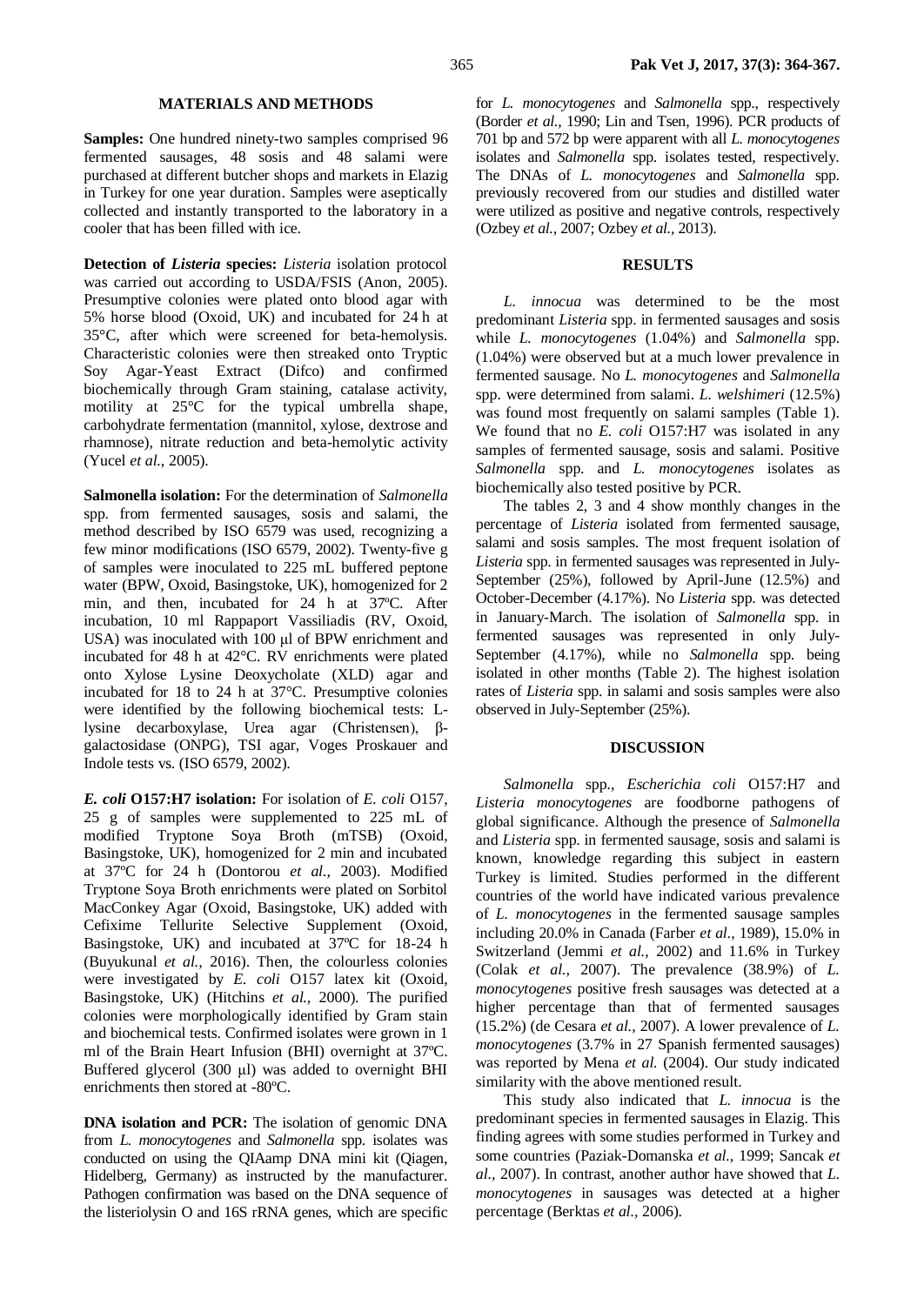**Table 1:** Isolation and identification of *Listeria* spp. by sample type

| Туре<br>sample | оt | Number of<br>samples | Listeria spp.<br>n (%) | L. monocytogenes<br>n (%) | L. seeligeri<br>n(%) | L. innocua<br>n(%) | L. ivanovii<br>n(%) | L. welshimeri<br>n(%) |
|----------------|----|----------------------|------------------------|---------------------------|----------------------|--------------------|---------------------|-----------------------|
|                |    |                      |                        |                           |                      |                    |                     |                       |
| Fermented      |    | 96                   | 10(10.4)               | (1.04)                    |                      | 8(8.3)             |                     | (1.04)                |
| Sausage        |    |                      |                        |                           |                      |                    |                     |                       |
| Salami         |    | 48                   | 6(12.5)                | -                         |                      |                    |                     | 6(12.5)               |
| <b>Sosis</b>   |    | 48                   | 6(12.5)                | (2.08)                    |                      | 3(6.25)            | (2.08)              | (2.08)                |
| Total          |    | 196                  | 22(11.2)               | 2 (1.02)                  | -                    | 1(5.6)             | (0.5)               | 8(4.08)               |

**Table 2:** Seasonal variations in the prevalence of *Listeria* spp. and *Salmonella* spp. isolates in fermented sausage samples

| Months           | Number of | Listeria spp. |      | Salmonella spp. |        |
|------------------|-----------|---------------|------|-----------------|--------|
|                  | samples   | n             | %    | n               | ℅      |
| July-September   | 24        | 6             | つち   |                 | 4. I 7 |
| October-December | 24        |               | 4.17 | -               | ٠      |
| January-March    | 24        |               |      |                 | -      |
| April-June       | 24        | 3             | 12.5 |                 | -      |
| Total            | 96        | 10            | 10.4 |                 | 04. ا  |

**Table 3:** Seasonal variations in the prevalence of *Listeria* spp. isolates in salami samples

| Months           | Number of | Listeria spp. |      |  |
|------------------|-----------|---------------|------|--|
|                  | samples   |               | %    |  |
| July-September   |           |               | 25   |  |
| October-December | כו        |               | 8.3  |  |
| January-March    |           | -             | -    |  |
| April-June       |           |               | 16.7 |  |
| Total            | 48        |               | 12.5 |  |

**Table 4:** Seasonal variations in the prevalence of *Listeria* spp. isolates in sosis samples

| Months           | Number of | Listeria spp. |     |
|------------------|-----------|---------------|-----|
|                  | samples   |               |     |
| July-September   |           |               |     |
| October-December | 12        |               | 8.3 |
| January-March    | 12        |               | 8.3 |
| April-June       | 12        |               | 8.3 |
| Total            | 48        |               | つち  |

Studies related to the presence of *Salmonella* spp. in sausage have been reported in several research trials in Turkey. The prevalence of *Salmonella* spp. in the fermented sausage include 7% in Aydin (Ozbey *et al.,* 2007) and 1.52% in Istanbul, Adapazari, Afyon and Kayseri (Buyukunal *et al.,* 2016). In other studies, no *Salmonella* spp. was detected (Sancak *et al.,* 2007; Yoruk, 2012). Our findings (1.04%) were consistent with Buyukunal`s results (1.52%). The reasons of different detection rates may be due to varying isolation methods, sampling procedures and varying hygiene applications (Buyukunal *et al.,* 2016).

This study also agrees with other studies performed in Portugal and Turkey which indicated that *E. coli* O157:H7 in sausage was not isolated by Ferreira *et al.* (2007), Yoruk (2012) and Buyukunal *et al.* (2016). Oteiza *et al.* (2006) emphasized that *E. coli* O157:H7 was determined from 2% of morcillas, a typical Argentine sausage.

In studies involving sosis samples, *L. monocytogenes*  prevalence has been determined to be 27.3% by Berktas *et al.* (2006) and 4.16% by Yoruk (2012). We found that the isolation rate (2.08%) of *L. monocytogenes* was lower than those to above mentioned studies but higher than 1.3% by Dontorou *et al.* (2003). Our result is in agreement with a previous data (Yoruk, 2012) that found no *Salmonella* spp. in sosis. *E. coli* O157:H7 prevalence in Turkey was determined to be 4.16% in sosis samples (Yoruk, 2012). Consistent with a previous study by Balpetek and Gurbuz (2010), *E. coli* O157:H7 was not observed in the current study.

It needs to be set dot after a study conducted in Brazil also showed that the prevalence of *Listeria* spp. and *L. monocytogenes* in salami was 24.6% (32/130) and 6.2% (8/130), respectively (Martins and Germano, 2011). Studies related to *L. monocytogenes* and *Salmonella*  prevalence in salami in Turkey reported various results. *L. monocytogenes* prevalence has been represented to be 10% in non-packaged salami by Sancak *et al.* (2007) and 8.33% by Yoruk (2012). Correlate with a previous study by Yoruk (2012), *E. coli* O157:H7 and *Salmonella* spp. was not observed in salami in the present study. Also, our results match previous finding by Berktas *et al.* (2006) who detected no *L. monocytogenes* in salami. This may be due to a longer cooking process required for salami (Sancak *et al.,* 2007). Because salami is thicker, they are cooked for 1-3 h in boilers containing  $80^{\circ}$ C hot water (Sancak *et al.,* 2007).

 The present study found that *L. welshimeri* is the predominant species in salami samples. Pellicer *et al.*  (2002) identified 1 strain (2%) as *L. monocytogenes* type 1, 7 strains (14%) as *L. innocua* and 2 strains (4%) as *L. welshimeri*. This study agrees with a study that reported *L. monocytogenes* and *L. innocua* were not isolated in salami while *L. welshimeri* (8%) was detected from salami samples (Bozkurt, 2003). Another study showed that *L. innocua* (10%) and *L. monocytogenes* (10%) were isolated from vacumme packaged salami and non-packaged salami, respectively (Sancak *et al.,* 2007). This study also agrees with a Turkish study which demonstrated that *E. coli* O157:H7 in salami was not isolated by Alisarli and Akman (2004).

In the current study, the highest isolation rates of *Salmonella* spp. (1.04%) and *L. monocytogenes* (1.04%) from fermented sausages were observed in July, with no *L. monocytogenes* and *Salmonella* spp. being isolated during autumn, winter and spring months of the year. Temperature increase is the most critical factor for microbial growth (Buyukunal *et al.,* 2016), thus explaining a study that reports an increase in the prevalence of *Salmonella* spp. (80%) and *L. monocytogenes* (75%) from fermented sausages in June, July and August (Buyukunal *et al.,* 2016). However, Colak *et al.* (2007) reported a decrease in the isolation of *L. monocytogenes* in June-July months. This may be due to hygienic conditions in applications such as slicing, packaging after temperature-time arrangements and heat treatment applied in the production of other foods with salami and sosis (Yoruk, 2012).

**Conclusions:** This study suggest there is a significant health threat from consumption of raw or under-cooked sausage and sosis. Although the prevalence of *L. monocytogenes* in fermented sausages and sosis is much lower in the current study, the presence of *L*. *monocytogenes* in these samples in Elazig Province in